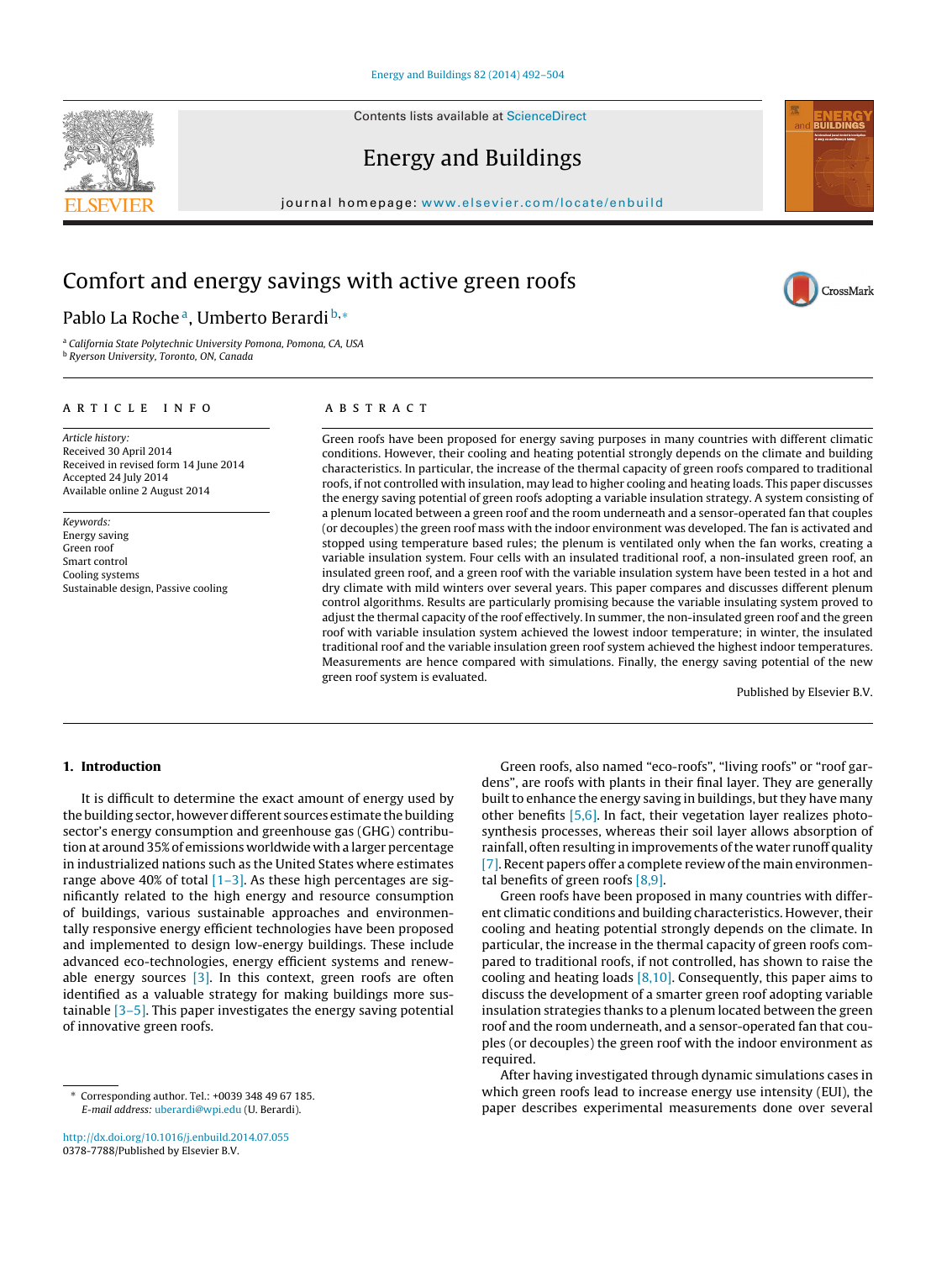| Legend                       |                                                                      |
|------------------------------|----------------------------------------------------------------------|
| $C_{e,g}$                    | latent heat flux bulk transfer coefficient at ground<br>layer        |
| $C_f$                        | bulk heat transfer coefficient                                       |
| $\dot{C}_{hg}$               | sensible heat flux bulk transfer coefficient at ground               |
|                              | layer                                                                |
| $c_{p,air}$                  | specific heat of air at constant pressure                            |
| $F_f$                        | net heat flux to foliage layer $(W/m^2)$                             |
| $F_{g}$                      | net heat flux to ground surface $(W/m^2)$                            |
| $H_f$                        | foliage sensible heat flux $(W/m^2)$                                 |
| H <sub>g</sub>               | ground sensible heat flux $(W/m^2)$                                  |
| $I_{\rm S}^{\downarrow}$     | total incoming short-wave radiation $(W/m^2)$                        |
| $I_{ir}$                     | total incoming long-wave radiation $(W/m^2)$                         |
| $l_f$                        | latent heat of vaporization at foliage temperature<br>( k            |
| $\lg$                        | latent heat of vaporization at ground temperature<br>( k             |
| Κ                            | soil thermal conductivity, water dependent                           |
| $L_f$                        | foliage latent heat flux $(W/m^2)$                                   |
| $L_g$                        | ground latent heat flux $(W/m^2)$                                    |
| LAI                          | leaf area index $(m^2/m^2)$                                          |
| $q_{\text{af}}$              | mixing ratio for air within foliage canopy                           |
| $q_{f,\mathrm{sat}}$         | saturation mixing ratio at foliage temperature                       |
| $q_{\rm g,sat}$              | saturation mixing ratio at ground temperature                        |
| $Q_{\text{cond}}$            | conduction heat                                                      |
| $Q_{irr}$                    | radiation heat                                                       |
| Qconv                        | convection heat                                                      |
| <b>Q</b> evap                | evapotranspiration heat                                              |
| r''                          | surface wetness factor                                               |
| $T_{\text{af}}$              | air temperature with in the canopy                                   |
| $T_f$                        | foliage temperature                                                  |
| $T_{\rm g}$                  | ground surface temperature<br>ambient temperature                    |
| $T_{\infty}$<br>$V_{\infty}$ | air velocity                                                         |
| $W_{\text{af}}$              | wind speed within the canopy                                         |
| $\alpha_f$                   | albedo (short-wave reflectivity) of the canopy                       |
| $\alpha_{\rm g}$             | albedo (short-wave reflectivity) of ground surface                   |
| $\varepsilon_f$              | emissivity of canopy                                                 |
| $\varepsilon_{\rm g}$        | emissivity of the ground surface                                     |
| $\varepsilon_1$              | $\varepsilon_g + \varepsilon_f - \varepsilon_g \times \varepsilon_f$ |
| $\rho_{\text{af}}$           | density of air at foliage temperature                                |
| $\rho_{\texttt{ag}}$         | density of air at ground surface temperature                         |
| σ                            | Stefan-Boltzmann constant                                            |
| $\sigma_f$                   | fractional vegetation coverage                                       |
|                              |                                                                      |

years in cells with different roof technologies. Different plenum control algorithms are presented and discussed, in order to find the way to maximize the energy saving potential of variable insulating green roofs. The basic idea of this paper is to adjust the thermal capacity of a green roof in the most effective way to increase comfort and reduce the energy consumption. For this scope, the optimal strategy for the variable insulating green roof is searched and simulated in different climates.

The following section presents an overview of energy saving studies about the adoption of green roofs and describes the heat transfer processes in green roofs. In section three, the energy saving potential for cooling and heating purposes through green roofs are discussed through parametric simulations of green roofs with different leaf area, soil depth, and insulation thickness in different climates. Sections four describes the experimental analysis done in some test rooms located in California, US, with insulated traditional (cool) roof, non insulated green roof, insulated green roof and variable insulation green roof. Section [5](#page--1-0) discusses the results of the experimental works, compares these with the simulation results, and shows possible advantages of variable insulation green roofs in different climate. The study concludes by reporting future directions of research.

#### **2. Energy saving with green roofs**

#### 2.1. Literature review

Green roofs are often pointed as efficient technologies in reducing the variation of indoor temperature and the energy con-sumption of buildings both in warm and cold climates [\[10,11\].](#page--1-0) However, the building envelope characteristics play an important role over the potential of green roofs. Generally, in non-insulated buildings, the impact of green roofs is much higher than in insulated ones, whereas the better the insulation of the roof, the lower their contribution. Moreover, the characteristics of the energy load of the building (prevalence of cooling or heating loads) affect the contribution of green roofs [\[11\].](#page--1-0) In warm climates, green roofs potentially reduce the indoor temperature through shading of the rooftop layer and reducing the direct influence of solar radiation  $[12,13]$ . In warm climate, the importance of the climate characteristics, and in particular, of the level of rainfall has often been pointed. Simmons et al. stated that extensive green roofs possess great potential for the climates of subtropical regions with high temperatures and strong rainfall  $[14]$ . A related study in Greece found that green roofs reduce the energy utilized for cooling between 2% and 48% depending on the area covered by the green roof, with an indoor temperature reduction up to 4K [\[15\].](#page--1-0) Similarly, Spala et al. demonstrated that the integration of green roofs in buildings contributes to energy saving in different Greek cities [\[16\].](#page--1-0) However, the respective findings showed that green roofs significantly decreased the cooling loads, while their influences on the reduction of heating loads was marginal in that country. In a recent study in Singapore,the temperature variations of a typical roof and a green roof were compared: the analysis showed the positive impact of green roofs in reducing the variation of the surface temperature [\[17\].](#page--1-0)

According to Jim and Tsang, who analyzed the effectiveness of green roofs in the warm and humid climate of Hong Kong, the plant form, type, and biomass structure play a notable role in cooling potential [\[18\].](#page--1-0) A recent study by Olivieri et al. in a Mediterranean climate found that once the density of plants in a green roof is increased, although a roof structure substantially insulated with a U-value of 0.24 W/m<sup>2</sup>K, the green roof reduced cooling consumption of 60% in comparison to a conventional roof [\[19\].](#page--1-0)

The benefits of green roofs in cold climates are often acknowledged [\[21–24\].](#page--1-0) In a detailed study in Canada, Liu and Baskaran showed that the daily surface temperature variation with a green roof was approximately 6 ◦C, compared to a variation up to 45 ◦C occurring with a traditional roof [\[20\].](#page--1-0) From a long-term perspective, a study compared the green roof and a cool roof for houses in St. Louis, MO, using a life cycle approach over a 10-year period, and showed significant advantages for the house with the green roof [\[21\].](#page--1-0) Zhao evaluated the reduction of the heat flow thanks to green roofs in extreme climates with highly snowy winters [\[22\].](#page--1-0)

Contrasting results have been found in climates with different weathers during the year. In a study performed in the Midwestern of U.S., with hot and humid summers but cold and snowy winters, researchers found that that the impacts on the surface temperature and the heat flux are high in summer (167% on average) and low in winter (13% on average) [\[23\].](#page--1-0) Likewise, the respective study recommends increasing the depth of growing medium layer and providing irrigation in that region.

Recently, several studies have looked at the same green roof in different climates to explore advantages and disadvantages of the